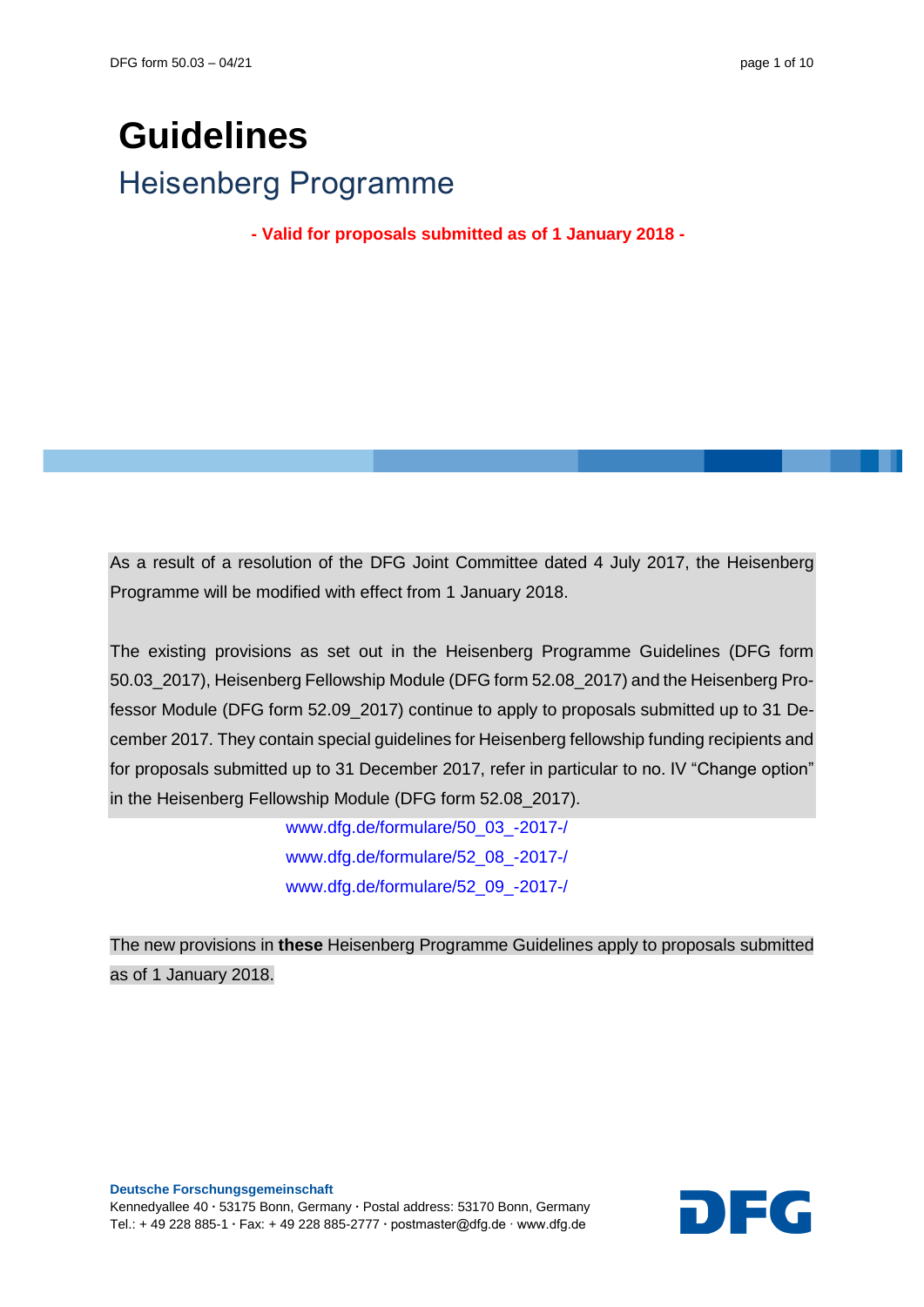# **I Programme Information**

## **1 Objective**

The objective of the programme is to promote researchers who are eligible for appointment to a professorship and have demonstrated excellence in their research achievements.

When you are accepted into the Heisenberg Programme, you can choose from four different types of funding or combine them as needed, provided the relevant requirements are met: Heisenberg position (II 2.1), Heisenberg temporary substitute position for clinicians (II 2.2), Heisenberg professorship (II. 2.3) and Heisenberg fellowship (II. 2.4).

#### **2 Proposals**

# **2.1 Eligibility**

The Heisenberg Programme is directed primarily at those researchers who have qualified for professorship via the Emmy Noether Programme, DFG staff positions, privatesector research or mid-level faculty positions. The target group also includes independent junior research group leaders, junior professors who have received positive evaluations, those who have achieved their habilitation, and German researchers returning from abroad, as well as appropriately qualified foreign researchers looking to pursue careers in Germany. The eligibility requirements can also be met via other achievements equivalent to the habilitation.

Tenure-track professors in Germany and individuals holding a permanent position comparable with W2/W3 salary grades are not eligible to apply.

#### **2.2 Format and deadline**

Proposals may be submitted at any time. Submissions must follow the applicable instructions.

[www.dfg.de/formulare/54\\_02](http://www.dfg.de/formulare/54_02)

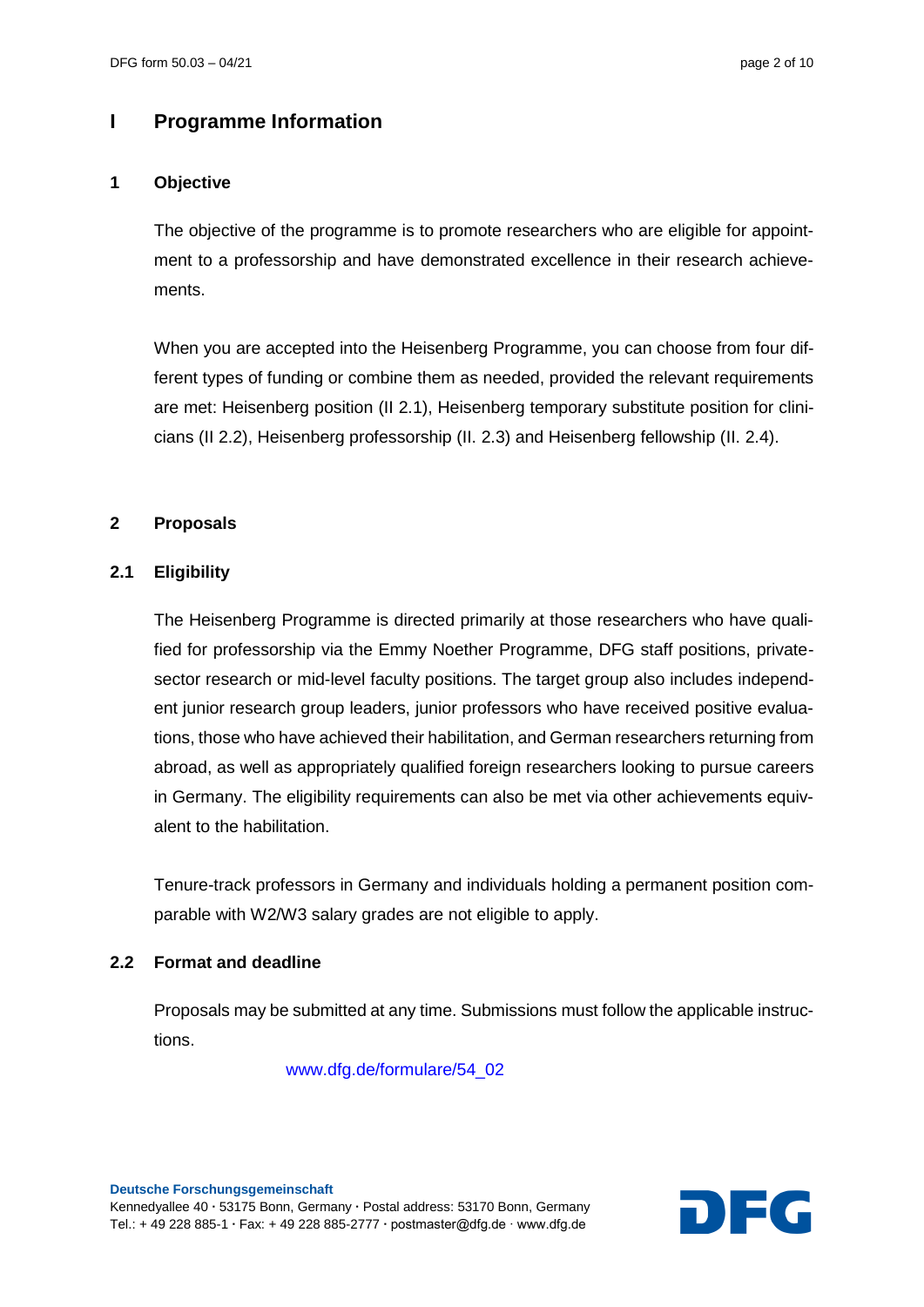#### **3 Duration**

The funding duration is generally five years.

Funding is initially awarded for a three-year period and may be offered for another two years. An evaluation is carried out at the end of the third year on the basis of an interim report, which should be submitted to the DFG after approximately 30 to 32 months of funding.

If the evaluation is successful, all of the remaining funding can be claimed.

# **II Heisenberg Grants**

# **1 General provisions**

Within the scope of the Heisenberg Programme you initially request a Heisenberg grant. If accepted into the Heisenberg Programme, you can select from the funding types described below to achieve the programme objective.

At the time of proposal submission, no binding statements (e.g. confirmation of the provision of core support, work facilities, organisational integration and professional legal status, creation of a professorial position for you, see below) are required from the admitting institution. However, at an early stage before submitting the proposal please clarify with the admitting institution the option of temporary employment for the desired funding period and other relevant conditions.

Upon acceptance into the Heisenberg Programme you can immediately, or at the latest within six months, choose the type of funding you would like and submit the relevant necessary statements. Work may commence two months later on the first of the month (e.g. if you submit your documents in January, it would be on 1 March). Note, however, that work must commence within one year of acceptance into the Heisenberg Programme (to the first of a month).

Please note the information on the individual funding types for options on changing the funding type at a later date.

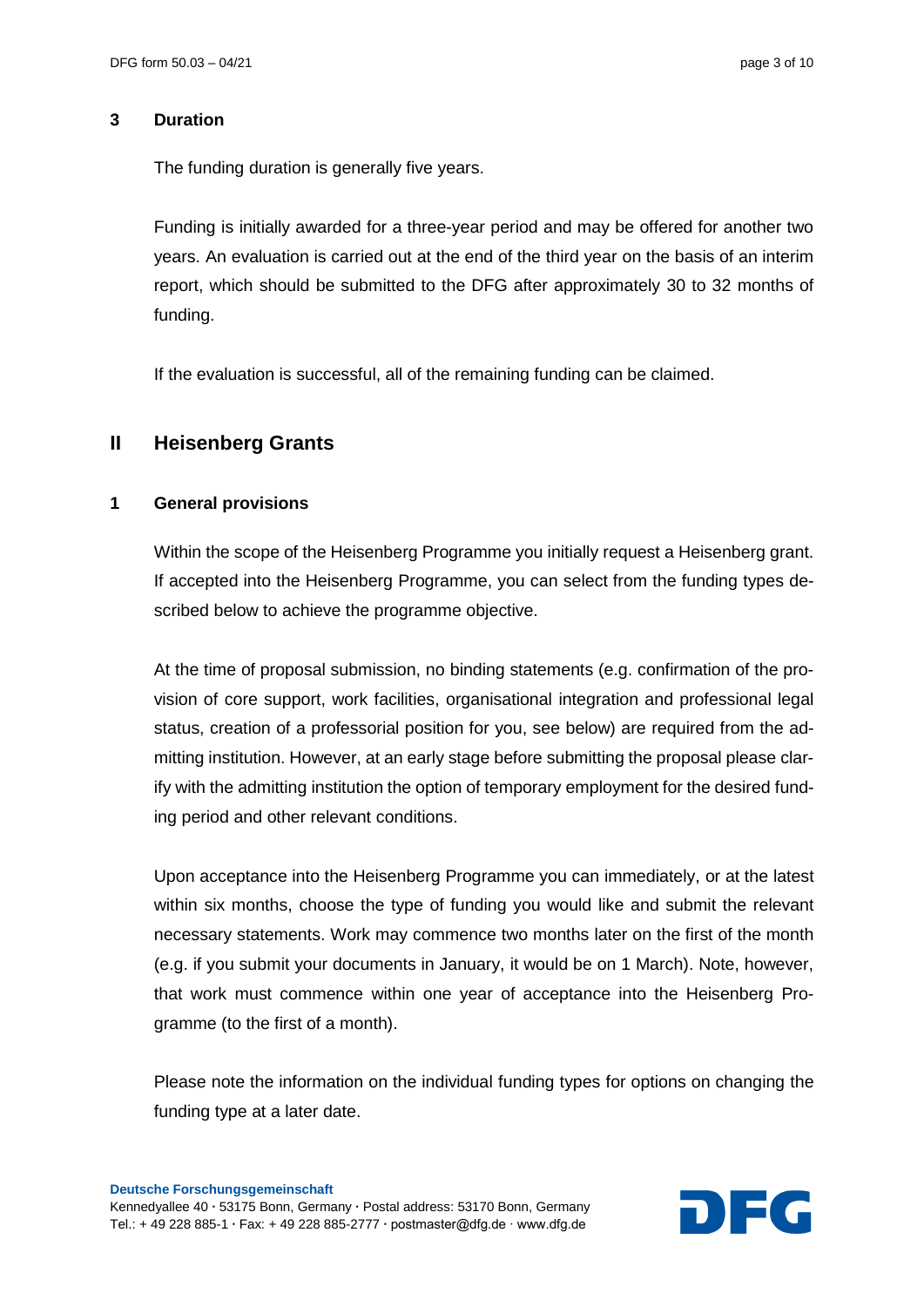As an exception, Heisenberg grantees may reduce their Heisenberg grants by up to 50% while extending the term accordingly if the remaining period is dedicated to childcare or caring for family members due to old age or illness.

#### **2 Provisions on the individual funding types**

#### **2.1 Heisenberg position**

With the Heisenberg position, funding is provided for your post and flexible research.

With the Heisenberg position, which is integrated into the host institution, you can conduct research at an academic institution in Germany or a German academic institution in another country. Other international stays to pursue the objectives of the Heisenberg Programme are generally only possible for up to a third of the total funding duration.

For a Heisenberg position, funds from the "Head of independent junior research group/Heisenberg grant" staff funding category are approved. Please refer to the "DFG Personnel Rates" (DFG form 60.12) for details.

[www.dfg.de/formulare/60\\_12](http://www.dfg.de/formulare/60_12/)

When selecting the Heisenberg position, you must enclose a statement by the institution on the provision of specific core support for your project and an employer declaration or appropriate contract.

It is possible to switch from the Heisenberg position to the Heisenberg temporary substitute position or Heisenberg professorship if the specific requirements for the new funding type are met. It is not possible to switch to the Heisenberg fellowship.

#### **2.2 Heisenberg temporary substitute position for clinicians**

With the Heisenberg temporary substitute position, funding is provided for a replacement to cover your normal duties and for flexible research.

Clinician scientists may apply for a temporary substitute position instead of a Heisenberg position. This option is designed to enable them to retain their clinical position and make their clinical expertise available for the purposes of research in the Heisenberg Programme on either a full-time or a part-time basis (at least 49% of a full-time position).

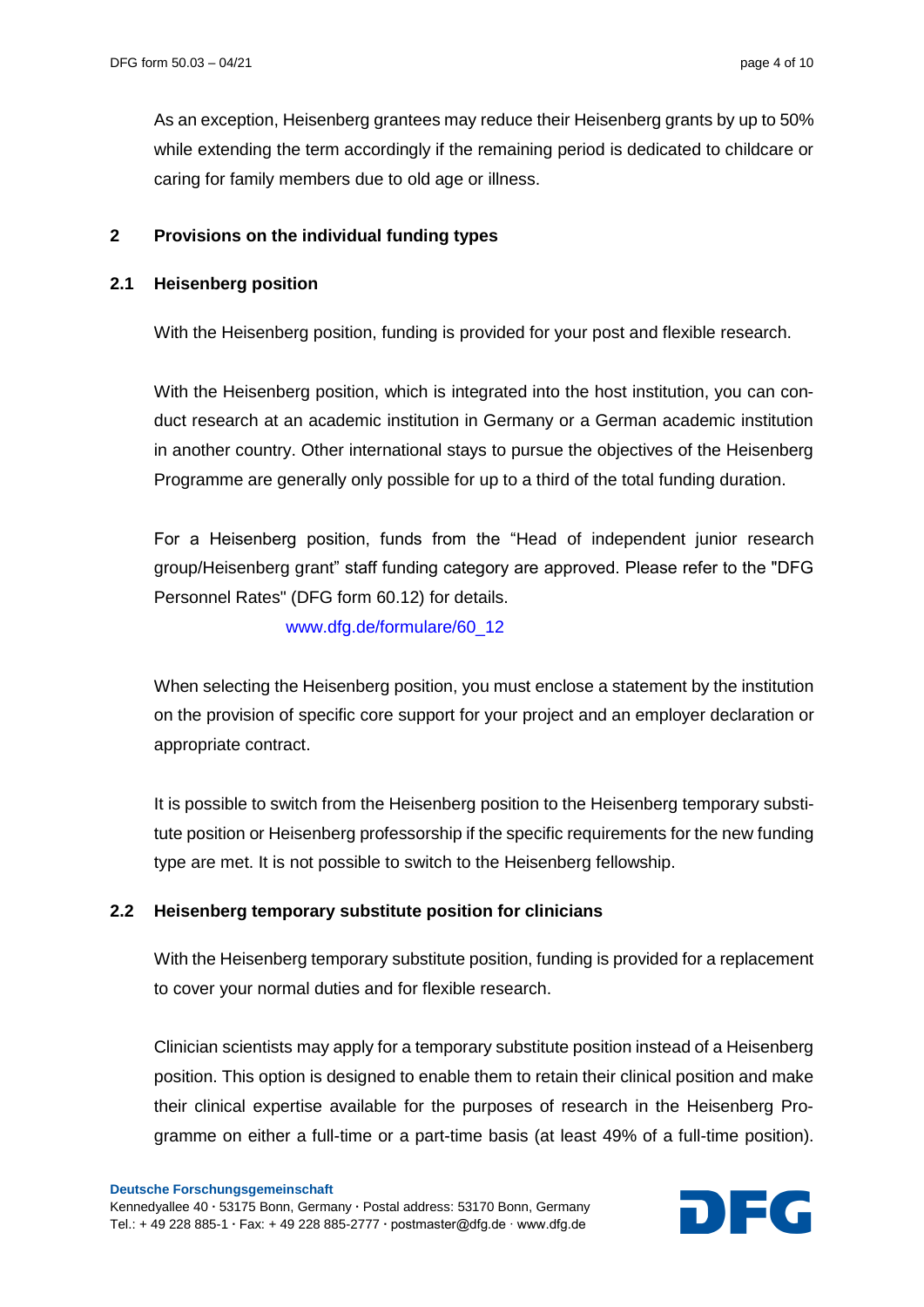The funding requested for the temporary substitute position is used to fund staff who take over the patient-care responsibilities for the Heisenberg position holder.

Physicians in human, dental and veterinary medicine and licensed psychologists may apply for temporary substitute positions.

For a Heisenberg temporary substitute position, funds from the "Medical research assistant" staff funding category are approved. Please refer to the "DFG Personnel Rates" (DFG form 60.12) for details.

[www.dfg.de/formulare/60\\_12](http://www.dfg.de/formulare/60_12)

When selecting the Heisenberg temporary substitute position, you must enclose a statement by the institution on the provision of specific core support for your project and an employer declaration or appropriate contract.

It is possible to switch from the Heisenberg temporary substitute position to a Heisenberg position or a Heisenberg professorship if the specific requirements for the new funding type are met. It is not possible to switch to the Heisenberg fellowship. International stays can be implemented within the scope of the Heisenberg position (see II 2.1).

#### **2.3 Heisenberg professorship**

With the Heisenberg professorship, funding is provided for a temporary professorship (W2 or W3) at a German university as well as flexible research.

The Heisenberg professorship enables academics to establish themselves as professors at a German university.

Funds from the "Professorship" staff funding category are provided for a Heisenberg professorship. Please refer to the "DFG Personnel Rates" (DFG form 60.12) for details. [www.dfg.de/formulare/60\\_12](http://www.dfg.de/formulare/60_12)

The university must give a binding statement that after the DFG funding period ends it will transfer the Heisenberg professorship permanently to its own budget if the interim evaluation by the DFG and an evaluation by the university conducted at the same time lead to a positive result.

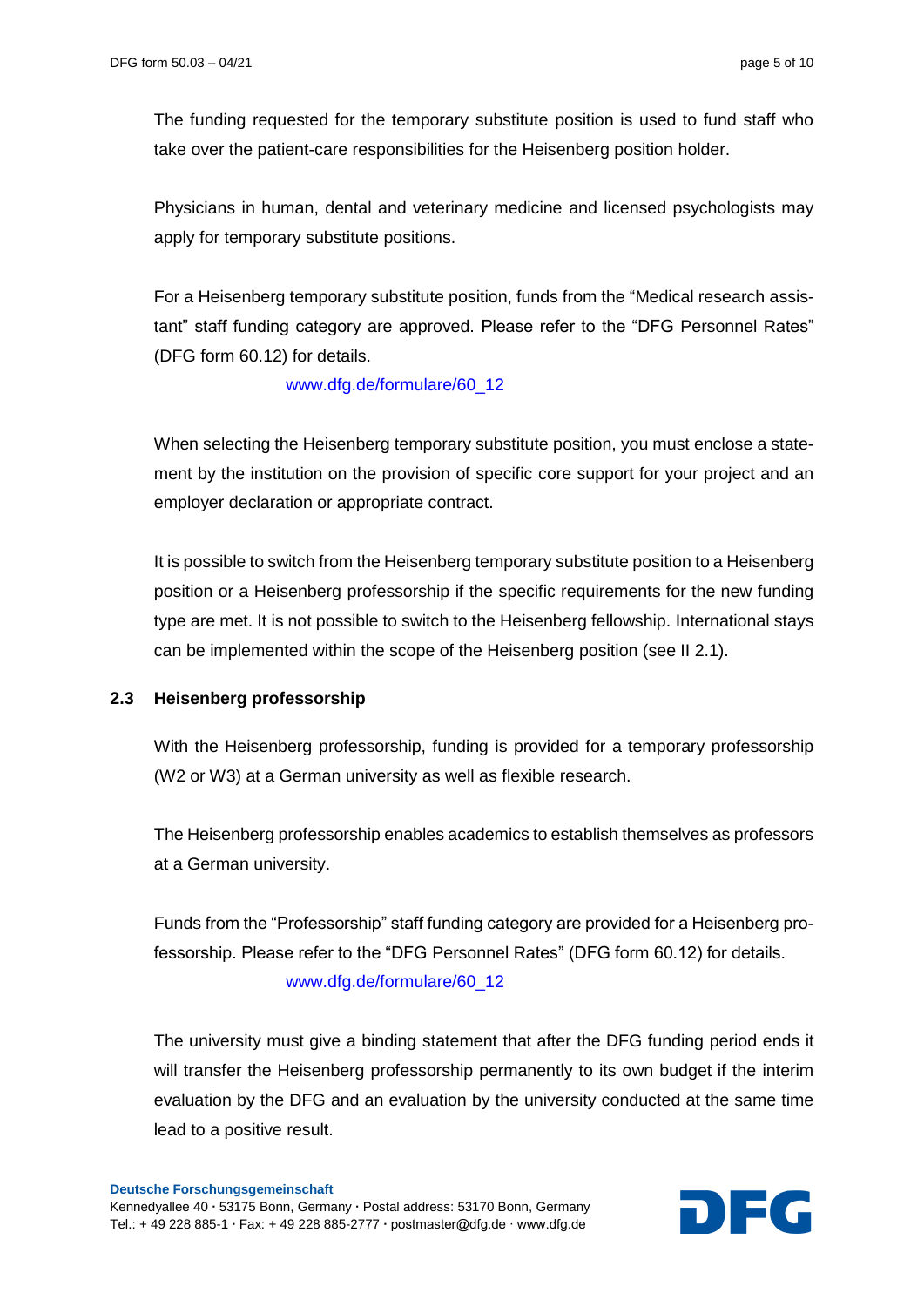In cases of illness or birth, financial assistance may be applied for in accordance with the guidelines for allowances payable to public employees in such cases (federal regulations).

Heisenberg professors are entitled to a pension allowance of up to 30% of their pensionable salaries.

When selecting the Heisenberg professorship, note that in addition to submitting a statement confirming transfer of the professorship to the university, you must enclose a statement by the institution on the provision of specific core support for your project and an employer declaration or appropriate contract.

It is not possible to switch from the Heisenberg professorship to the Heisenberg fellowship.

# **2.4 Heisenberg fellowship**

With the Heisenberg fellowship, research can be conducted at an academic institution in Germany or another country. The rights and duties at the selected institution must be negotiated and agreed individually but must not give the appearance of an employment relationship.

International stays in other countries are possible. The rights and duties must be agreed individually with the host institution.

The fellowship is €4,450 per month.

As part of the fellowship, an allowance for direct project costs totalling €250 is provided to finance items such as books, consumables and conference attendance in other countries. This allowance can be used to cover the costs of publishing the research findings made within the fellowship in freely selected publication forms (but not in "grey literature").

On request fellows can be granted a childcare allowance for children up to the age of 12, whereby the benefits provided under the German Child Raising Benefit Act (*Erziehungsgeldgesetz*) are offset. If a partial fellowship is received, the childcare allowance

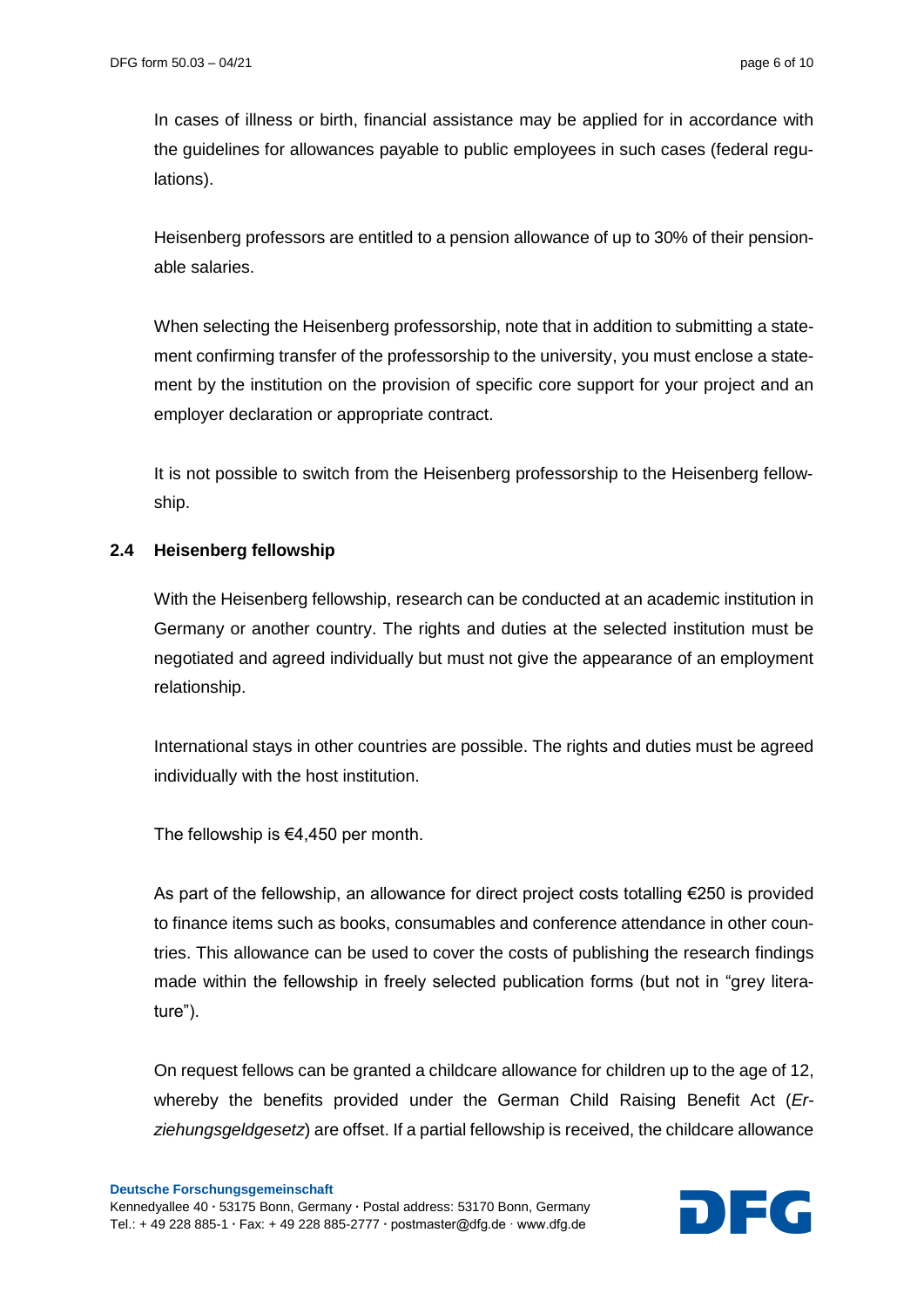is reduced accordingly, unless one of the children requiring care is under three years of age and is cared for solely by the fellow.

The childcare allowance per month is

- for one child: €154,
- for two children: €205,
- for three or more children: €256.

Premiums for statutory or private health insurance will be subsidised in accordance with Section 257 of Volume V of the German Social Code (*Sozialgesetzbuch*).

Researchers may apply for travel and foreign allowances in conjunction with an international research stay. For stays of over two years, a moving allowance may also be granted. Travel allowances may also be granted to attend conferences abroad, or if abroad, to attend conferences in Germany. A brief description of the nature of participation in the conference, the scientific benefit to be gained, and an invitation and conference programme should be included.

When selecting the Heisenberg fellowship, you must enclose a statement by the institution on the provision of specific core support for your project and an employer declaration or appropriate contract.

It is possible to switch from the Heisenberg fellowship to the Heisenberg position, Heisenberg temporary substitute position or Heisenberg professorship if the specific requirements for the new funding type are met. It is not possible to switch back to the Heisenberg fellowship. International stays can be implemented within the scope of the Heisenberg position.

# **III Special Provisions**

Within the scope of the four Heisenberg grant types, you will also receive flexible research funding of  $\epsilon$ 1,000 per month (II.2.1 – II.2.3) or a general allowance for direct project costs (II.2.4). Both also cover publication costs.

**Deutsche Forschungsgemeinschaft** Kennedyallee 40 **∙** 53175 Bonn, Germany **∙** Postal address: 53170 Bonn, Germany **Deutsche Forschungsgemeinschaft<br>Kennedyallee 40 • 53175 Bonn, Germany • Postal address: 53170 Bonn, Germany<br>Tel.: + 49 228 885-1 • Fax: + 49 228 885-2777 • postmaster@dfg.de ∙ www.dfg.de** 

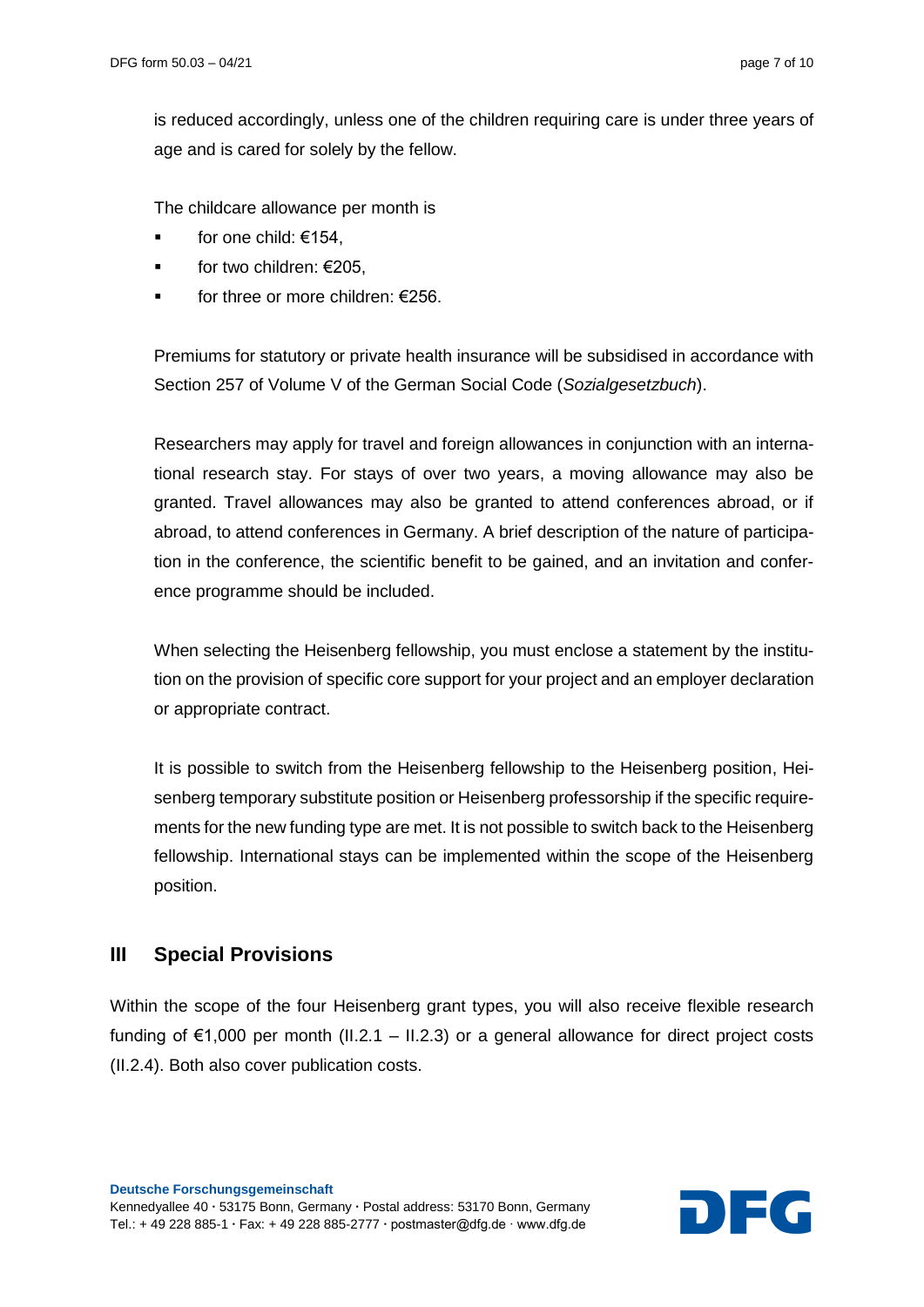Should the appropriate publication of your research findings made within the context of the Heisenberg grant call for a book format with high production costs, you may apply for additional funding of up to €5,000 per year. The request must be justified accordingly.

The Heisenberg grant enables you to dedicate your work to a particular field of research. You can also apply for additional funding to implement specific projects. If you are located for this at a German research institution, in addition to the Heisenberg funding you can also request a research grant (see Research Grants Programme Guidelines – DFG form 50.01).

#### [www.dfg.de/formulare/50\\_01](http://www.dfg.de/formulare/50_01)

As part of this research grant you can also request additional publication costs. If you request publication funds under both the Heisenberg grant and the research grant, particular attention will be given to the justification for this when reviewing the research grant.

# **IV Obligations**

 $\overline{\phantom{a}}$ 

In submitting a proposal to the DFG, you

# 1. agree to adhere to the **principles of good scientific practice**<sup>1</sup>

The principles of good scientific practice include, among others: maintaining professional standards, maintaining strict honesty with regard to one's own contributions and those of third parties, documenting results and rigorously questioning all findings.

2. recognise the DFG's **Rules of Procedure for Dealing with Scientific Misconduct** (Verfahrensordnung zum Umgang mit wissenschaftlichem Fehlverhalten - VerfOwF)<sup>2</sup> as legally binding.

Scientific misconduct is defined as the intentional and grossly negligent statement of falsehoods in a scientific context, the violation of intellectual property rights or impeding another person's research work. The circumstances of each case will be considered on an individual basis. In cases where scientific misconduct has been established, the DFG



<sup>&</sup>lt;sup>1</sup> The principles of good scientific practice can be found in detail in the DFG [Code of Conduct -](https://www.dfg.de/en/research_funding/principles_dfg_funding/good_scientific_practice/index.html) Guidelines for [Safeguarding Good Research Practice](https://www.dfg.de/en/research_funding/principles_dfg_funding/good_scientific_practice/index.html) and in th[e Funding Guidelines: General Terms and Conditions of DFG](http://www.dfg.de/formulare/2_00/)  [Grants](http://www.dfg.de/formulare/2_00/) (DFG form 2.00).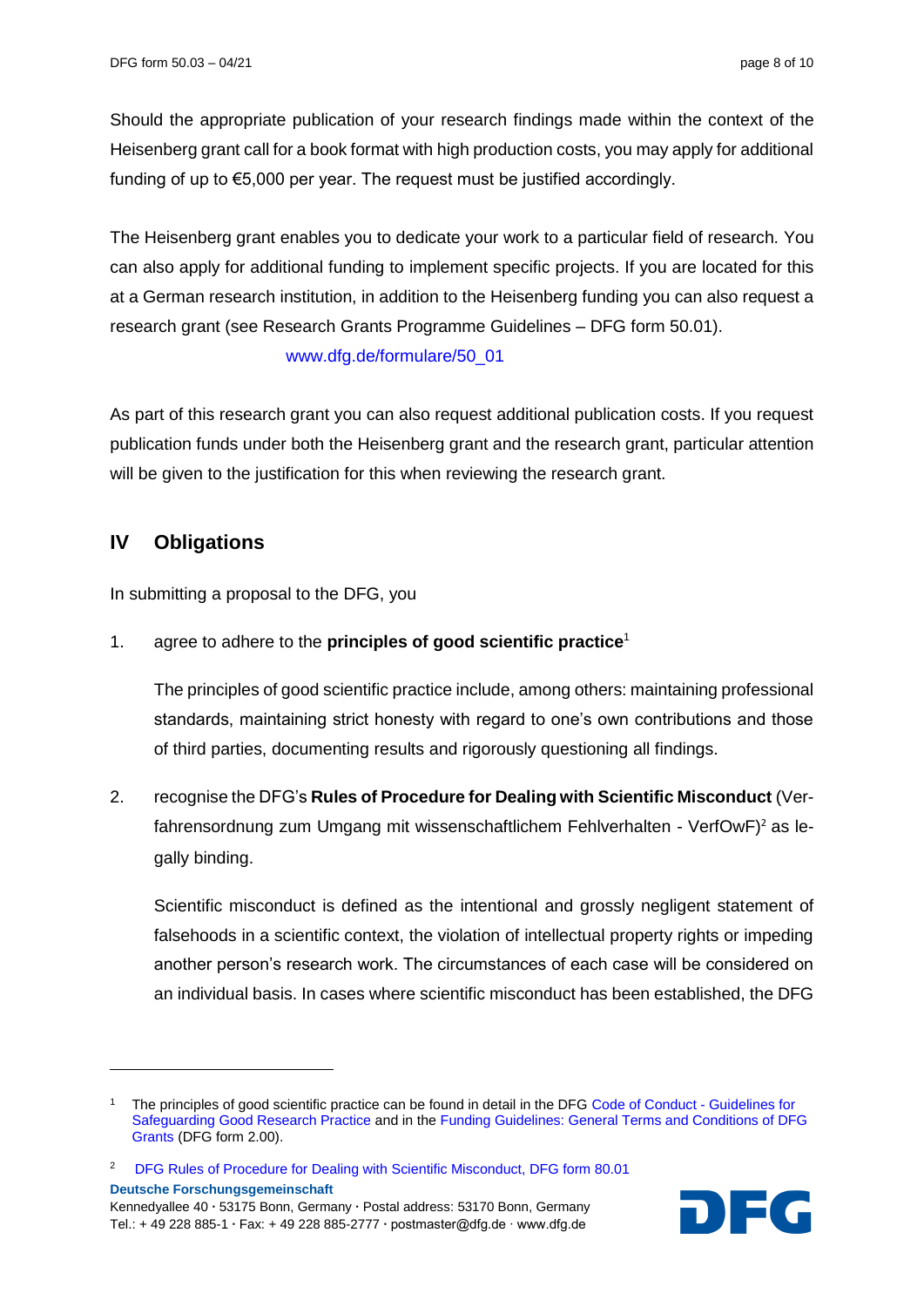may impose one or more of the following sanctions in accordance with its Rules of Procedure, depending on the nature and severity of the scientific misconduct:

- issuing a written reprimand to those involved;
- exclusion from the right to apply for DFG funds for a period of one to eight years, depending on the severity of the scientific misconduct;
- revoking funding decisions (full or partial termination of the grant contract, demanding repayment of funds spent);
- demanding that those concerned either retract the discredited publications or correct the falsified data (in particular by publishing an erratum), or appropriately indicate the DFG's retraction of funding in the discredited publications;
- exclusion from serving as a reviewer for a period of one to eight years, depending on the severity of the scientific misconduct;
- exclusion from membership in DFG bodies and committees for a period of one to eight years, depending on the severity of the scientific misconduct;
- denying voting rights and eligibility in elections for DFG bodies and committees for a period of one to eight years, depending on the severity of the scientific misconduct.

By accepting funding, the recipient agrees to

- 3. use the grant exclusively and in a targeted manner to realise the funded project. The use and accounting of funds must conform to the relevant regulations of the DFG.
- 4. submit progress reports on the research according to the dates specified in the award letter and to present financial accounts to the DFG detailing the use of funds.

The DFG expects that the findings of the projects it funds be made available to the public.